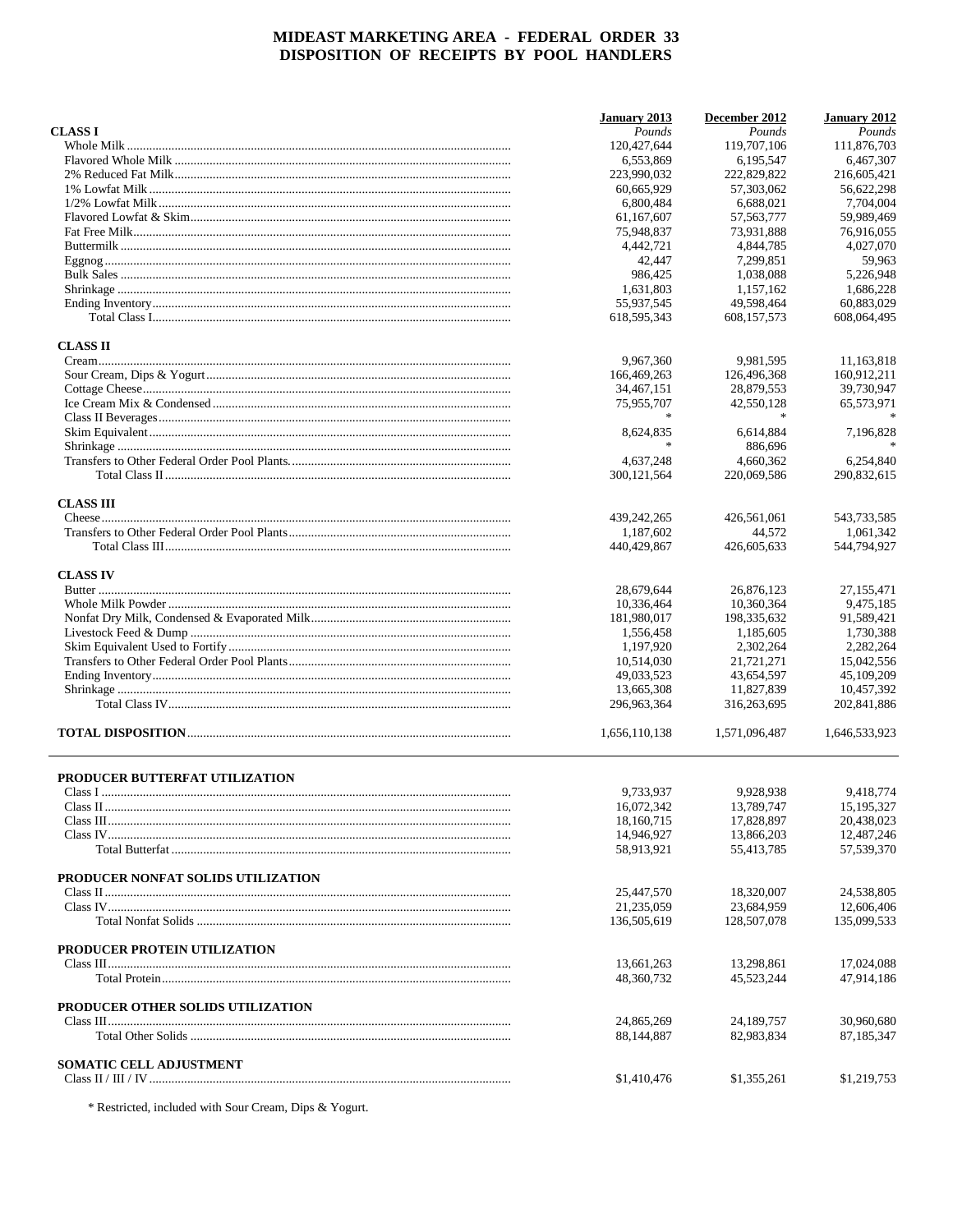|                                       | February 2013             | January 2013              | February 2012            |
|---------------------------------------|---------------------------|---------------------------|--------------------------|
| <b>CLASS I</b>                        | Pounds                    | Pounds                    | Pounds                   |
|                                       | 108,418,724               | 120,427,644               | 103,800,701              |
|                                       | 6,399,714                 | 6,553,869                 | 6,733,261                |
|                                       | 201,017,672               | 223,990,032               | 197,190,310              |
|                                       | 54,439,613                | 60,665,929                | 52,633,679               |
|                                       | 6,139,403                 | 6,800,484                 | 7.051.795                |
|                                       | 60,513,018                | 61,167,607                | 62,880,925               |
|                                       | 68,207,906                | 75,948,837                | 71,057,480               |
|                                       | 4,139,650                 | 4,442,721                 | 3,991,296                |
|                                       | $\frac{1}{2}$             | 42,447                    | $\frac{1}{2}$            |
|                                       | 1,879,756                 | 986,425                   | 6.887.424                |
|                                       | 1.263.192                 | 1,631,803                 | 1,055,146                |
|                                       | 55,309,494                | 55,937,545                | 61,619,251               |
|                                       | 567,728,142               | 618,595,343               | 574,901,268              |
| <b>CLASS II</b>                       |                           |                           |                          |
|                                       | 8,423,311                 | 9,967,360                 | 10,855,524               |
|                                       | 108,093,892               | 166,469,263               | 138,309,939              |
|                                       | 31,110,293                | 34,467,151                | 32,094,174               |
|                                       |                           |                           |                          |
|                                       | 58,964,984<br>**          | 75,955,707<br>**          | 68,811,207               |
|                                       |                           |                           |                          |
|                                       | 8,465,046                 | 8,624,835                 | 7,895,041                |
|                                       | 623,696                   | **                        | $\Omega$                 |
|                                       | 4,185,284                 | 4,637,248                 | 5,227,190                |
|                                       | 219,866,506               | 300, 121, 564             | 263,193,075              |
| <b>CLASS III</b>                      |                           |                           |                          |
|                                       | 416,899,239               | 439,242,265               | 551,132,288              |
|                                       | 1,236,144                 | $\Omega$                  | $\theta$                 |
|                                       | 1,241,842                 | 1,187,602                 | 2,018,800                |
|                                       | 10,973,627                | $\Omega$                  | $\Omega$                 |
|                                       | 430,350,852               | 440,429,867               | 553,151,088              |
| <b>CLASS IV</b>                       |                           |                           |                          |
|                                       | 27,648,423                | 28,679,644                | 37,653,156               |
|                                       | 8,506,895                 | 10,336,464                | 11,325,938               |
|                                       | 193,179,400               | 181,980,017               | 92,801,963               |
|                                       | $\theta$                  | 1,556,458                 | 1,541,863                |
|                                       | 1,085,187                 |                           |                          |
|                                       |                           | 1,197,920                 | 1,984,763                |
|                                       | 8,456,177                 | 10,514,030                | 17,250,823               |
|                                       | 34,251,676                | 49,033,523                | 40,920,703               |
|                                       | $\theta$<br>273, 127, 758 | 13,665,308<br>296,963,364 | 8,861,520<br>212,340,729 |
|                                       |                           |                           |                          |
|                                       | 1,491,073,258             | 1,656,110,138             | 1,603,586,160            |
| <b>PRODUCER BUTTERFAT UTILIZATION</b> |                           |                           |                          |
|                                       | 8,817,425                 | 9,733,937                 | 8,824,495                |
|                                       | 13,448,263                | 16,072,342                | 14,566,642               |
|                                       | 17,356,706                | 18,160,715                | 20,401,167               |
|                                       |                           | 14,946,927                | 11,390,208               |
|                                       | 12,869,642                |                           |                          |
|                                       | 52,492,036                | 58,913,921                | 55,182,512               |
| PRODUCER NONFAT SOLIDS UTILIZATION    |                           |                           |                          |
|                                       | 17,688,782                | 25,447,570                | 21,784,123               |
|                                       | 20,121,482                | 21.235.059                | 13,676,987               |
|                                       | 121,542,545               | 136,505,619               | 130, 373, 217            |
| PRODUCER PROTEIN UTILIZATION          |                           |                           |                          |
|                                       | 13,309,751                | 13,661,263                | 17,205,066               |
|                                       | 43,086,910                | 48,360,732                | 45,919,517               |
|                                       |                           |                           |                          |
| PRODUCER OTHER SOLIDS UTILIZATION     |                           |                           |                          |
|                                       | 24, 233, 476              | 24,865,269                | 31,611,195               |
|                                       | 78,455,635                | 88,144,887                | 84,453,700               |
| <b>SOMATIC CELL ADJUSTMENT</b>        |                           |                           |                          |
|                                       | \$1,167,134               | \$1,410,476               | \$1,175,404              |
|                                       |                           |                           |                          |

 $^\ast$  Restricted, included with 2% Reduced Fat Milk.  $^{\ast\ast}$  Restricted, included with Sour Cream, Dips & Yogurt.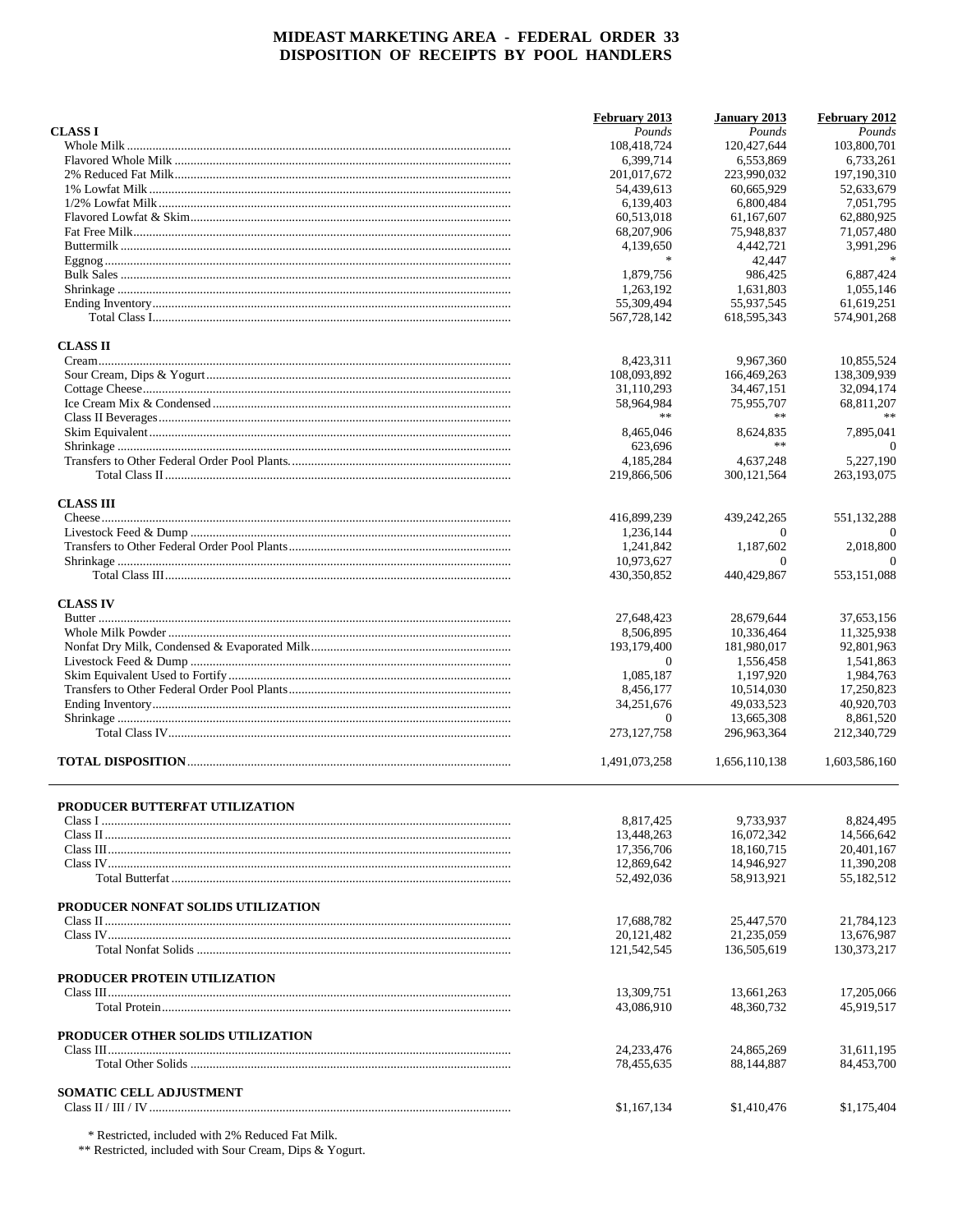|                                     | March 2013    | February 2013 | <b>March 2012</b> |
|-------------------------------------|---------------|---------------|-------------------|
| <b>CLASS I</b>                      | Pounds        | Pounds        | Pounds            |
|                                     | 118,053,693   | 108,418,724   | 108,210,872       |
|                                     | 7,002,075     | 6,399,714     | 7,069,619         |
|                                     | 219,998,426   | 201,017,672   | 208,587,110       |
|                                     | 58, 107, 215  | 54,439,613    | 55,583,507        |
|                                     | 7,583,834     | 6,139,403     | 7,312,091         |
|                                     | 62,671,422    | 60,513,018    | 65,259,603        |
|                                     | 72,631,298    | 68,207,906    | 75,010,944        |
|                                     | 4,933,329     | 4,139,650     | 4,306,661         |
|                                     | $\frac{1}{2}$ | $\ast$        | 23,023            |
|                                     | 1,995,018     | 1,879,756     | 8.239.678         |
|                                     | 726,676       | 1,263,192     | 2.566.748         |
|                                     | 54,047,864    | 55,309,494    | 56,995,758        |
|                                     | 607,750,850   | 567,728,142   | 599,165,614       |
| <b>CLASS II</b>                     |               |               |                   |
|                                     | 8,756,291     | 8,423,311     | 10,861,841        |
|                                     | 78,626,170    | 108,093,892   | 156,840,833       |
|                                     | 32,679,657    | 31,110,293    | 34,810,948        |
|                                     | 65,497,557    | 58,964,984    | 61,741,991        |
|                                     | **            | $**$          |                   |
|                                     |               |               |                   |
|                                     | 10,005,594    | 8,465,046     | 10.736.107        |
|                                     | **            | 623,696       | $\theta$          |
|                                     | 5,517,398     | 4,185,284     | 5,994,627         |
|                                     | 201,082,667   | 219,866,506   | 280,986,347       |
| <b>CLASS III</b>                    |               |               |                   |
|                                     | 478,752,872   | 416,899,239   | 599,220,402       |
|                                     | 1,173,442     | 1,236,144     | $\Omega$          |
|                                     | 1,001,399     | 1,241,842     | 2,257,478         |
|                                     | 9,768,955     | 10,973,627    | $\Omega$          |
|                                     | 490,696,668   | 430,350,852   | 601,477,880       |
| <b>CLASS IV</b>                     |               |               |                   |
|                                     | 24,600,285    | 27,648,423    | 45,073,526        |
|                                     | 10,487,968    | 8,506,895     | 8,899,744         |
|                                     | 173,186,939   | 193,179,400   | 80,762,295        |
|                                     | $\theta$      | $\theta$      | 2,208,691         |
|                                     | 1,316,946     | 1,085,187     | 1,897,917         |
|                                     | 9,743,384     | 8,456,177     | 17,308,318        |
|                                     | 44,752,250    | 34,251,676    | 38,006,859        |
|                                     | $\Omega$      | $\Omega$      | 11,511,278        |
|                                     | 264,087,772   | 273, 127, 758 | 205,668,628       |
|                                     | 1,563,617,957 | 1,491,073,258 | 1,687,298,469     |
|                                     |               |               |                   |
| PRODUCER BUTTERFAT UTILIZATION      | 9,512,897     | 8,817,425     | 9,192,060         |
|                                     | 14,896,487    | 13,448,263    | 15,612,638        |
|                                     | 18,707,056    | 17,356,706    | 21,854,762        |
|                                     | 12,111,684    | 12,869,642    | 10,912,607        |
|                                     | 55,228,124    | 52,492,036    | 57,572,067        |
|                                     |               |               |                   |
| PRODUCER NONFAT SOLIDS UTILIZATION  |               |               |                   |
|                                     | 15,840,744    | 17.688.782    | 22,875,833        |
|                                     | 20,086,510    | 20,121,482    | 13,405,920        |
|                                     | 127,833,935   | 121,542,545   | 137,404,607       |
| <b>PRODUCER PROTEIN UTILIZATION</b> |               |               |                   |
|                                     | 14,982,880    | 13,309,751    | 18,519,447        |
|                                     | 45,274,651    | 43,086,910    | 47,924,922        |
| PRODUCER OTHER SOLIDS UTILIZATION   |               |               |                   |
|                                     | 27,268,826    | 24, 233, 476  | 34,534,978        |
|                                     | 82,559,284    | 78,455,635    | 89,479,685        |
| <b>SOMATIC CELL ADJUSTMENT</b>      |               |               |                   |
|                                     | \$1,204,925   | \$1,167,134   | \$1,233,010       |
|                                     |               |               |                   |

 $^\ast$  Restricted, included with 2% Reduced Fat Milk.  $^{\ast\ast}$  Restricted, included with Sour Cream, Dips & Yogurt.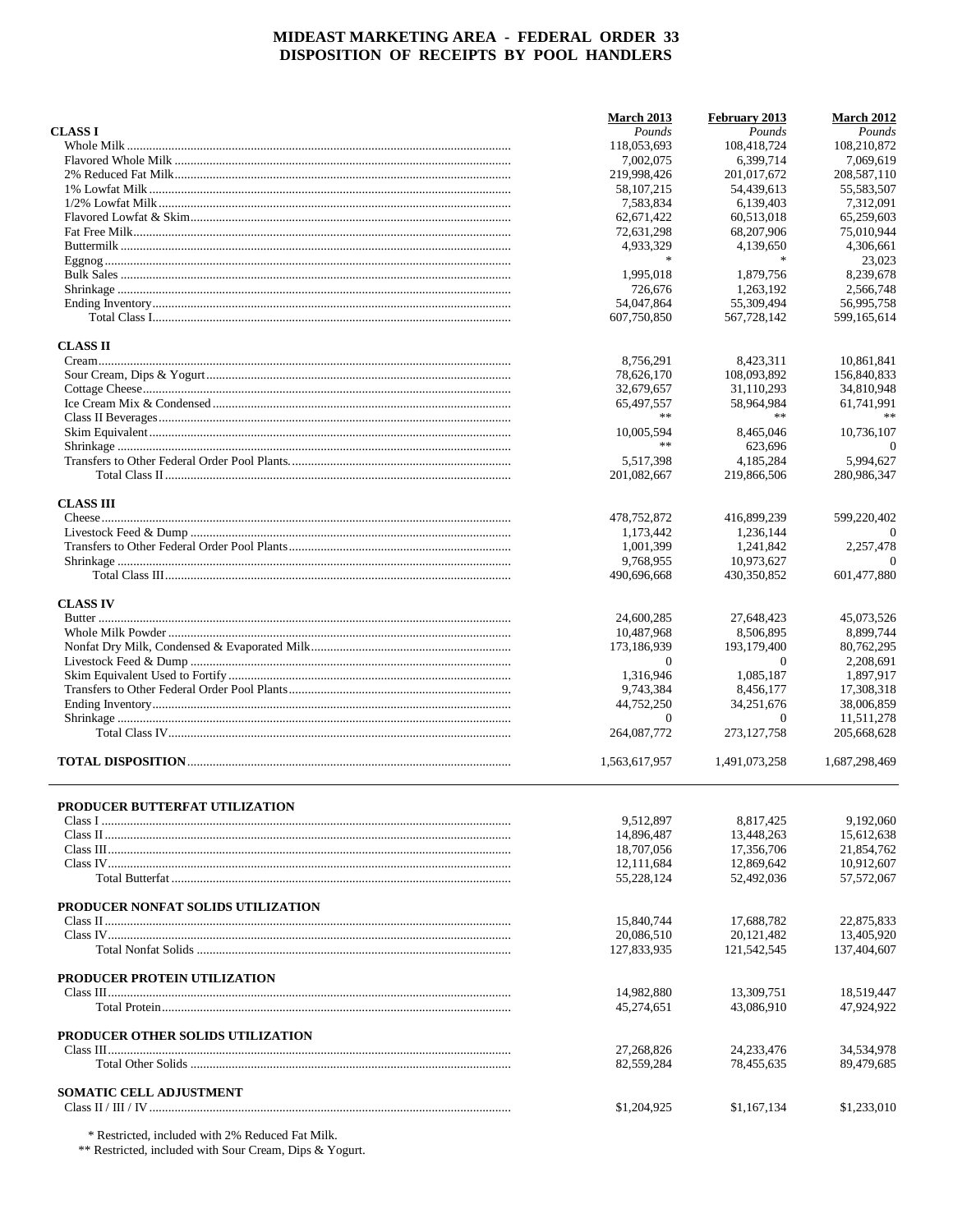|                                     | <b>April 2013</b> | <b>March 2013</b> | April 2012    |
|-------------------------------------|-------------------|-------------------|---------------|
| <b>CLASS I</b>                      | Pounds            | Pounds            | Pounds        |
|                                     | 114,285,302       | 118,053,693       | 103,618,375   |
|                                     | 6,881,894         | 7,002,075         | 6.518.305     |
|                                     | 209,488,592       | 219,998,426       | 197,713,584   |
|                                     | 57,754,295        | 58, 107, 215      | 52,133,475    |
|                                     | 6,173,181         | 7,583,834         | 6,961,908     |
|                                     | 68,508,213        | 62, 671, 422      | 61,725,250    |
|                                     | 71,222,921        | 72,631,298        | 70,650,696    |
|                                     | 4,640,267         | 4,933,329         | 4,073,710     |
|                                     | $\overline{0}$    | $\ast$            |               |
|                                     | 1,999,036         | 1,995,018         | 2,641,895     |
|                                     | 662,621           | 726,676           | 1.852.797     |
|                                     | 56,346,749        | 54,047,864        | 53.615.803    |
|                                     | 597,963,071       | 607,750,850       | 561, 505, 798 |
| <b>CLASS II</b>                     |                   |                   |               |
|                                     | 7,720,191         | 8,756,291         | 11,131,083    |
|                                     | 80,372,240        | 78,626,170        | 130,406,323   |
|                                     | 36,641,988        | 32,679,657        | 35,946,074    |
|                                     | 63,538,632        | 65,497,557        | 79,269,309    |
|                                     | **                | **                | **            |
|                                     |                   |                   |               |
|                                     | 11,642,580<br>**  | 10,005,594<br>**  | 10,411,368    |
|                                     |                   |                   | 540,993       |
|                                     | 3,549,530         | 5,517,398         | 5,798,714     |
|                                     | 203,465,161       | 201.082.667       | 273,503,864   |
| <b>CLASS III</b>                    |                   |                   |               |
|                                     | 487,045,242       | 478,752,872       | 575,045,441   |
|                                     | 1,282,225         | 1,173,442         | $\Omega$      |
|                                     | 898,125           | 1,001,399         | 161.631       |
|                                     | 9,965,947         | 9,768,955         | $\Omega$      |
|                                     | 499,191,539       | 490,696,668       | 575,207,072   |
| <b>CLASS IV</b>                     |                   |                   |               |
|                                     | 40,643,293        | 24,600,285        | 47,815,358    |
|                                     | 7,500,385         | 10,487,968        | 8,381,724     |
|                                     | 167,287,840       | 173,186,939       | 137,610,813   |
|                                     | $\theta$          | $\theta$          | 1,792,927     |
|                                     | 1,120,930         | 1,316,946         | 1,566,430     |
|                                     | 8,400,381         | 9,743,384         | 14,042,796    |
|                                     | 30,290,638        | 44,752,250        | 41,821,696    |
|                                     | $\Omega$          | $\Omega$          | 11,752,390    |
|                                     | 255, 243, 467     | 264,087,772       | 264,784,134   |
|                                     | 1,555,863,238     | 1,563,617,957     | 1,675,000,868 |
|                                     |                   |                   |               |
| PRODUCER BUTTERFAT UTILIZATION      | 9,267,236         | 9.512.897         | 8,551,620     |
|                                     | 14,250,470        | 14,896,487        | 16,353,464    |
|                                     | 18,589,414        | 18,707,056        | 21,115,303    |
|                                     | 11,370,066        | 12,111,684        | 10,650,986    |
|                                     | 53,477,186        | 55,228,124        | 56,671,373    |
|                                     |                   |                   |               |
| PRODUCER NONFAT SOLIDS UTILIZATION  |                   |                   |               |
|                                     | 15,830,963        | 15,840,744        | 22,254,260    |
|                                     | 18,706,962        | 20,086,510        | 18,532,272    |
|                                     | 125,308,626       | 127.833.935       | 136,309,365   |
| <b>PRODUCER PROTEIN UTILIZATION</b> |                   |                   |               |
|                                     | 14,859,378        | 14,982,880        | 17,593,595    |
|                                     | 43,997,227        | 45,274,651        | 47,506,228    |
| PRODUCER OTHER SOLIDS UTILIZATION   |                   |                   |               |
|                                     | 27,406,566        | 27,268,826        | 32,813,762    |
|                                     | 81, 311, 399      | 82,559,284        | 88,803,137    |
|                                     |                   |                   |               |
| <b>SOMATIC CELL ADJUSTMENT</b>      |                   |                   |               |
|                                     | \$1,273,078       | \$1,204,925       | \$1,290,149   |

 $^\ast$  Restricted, included with 2% Reduced Fat Milk.  $^{\ast\ast}$  Restricted, included with Sour Cream, Dips & Yogurt.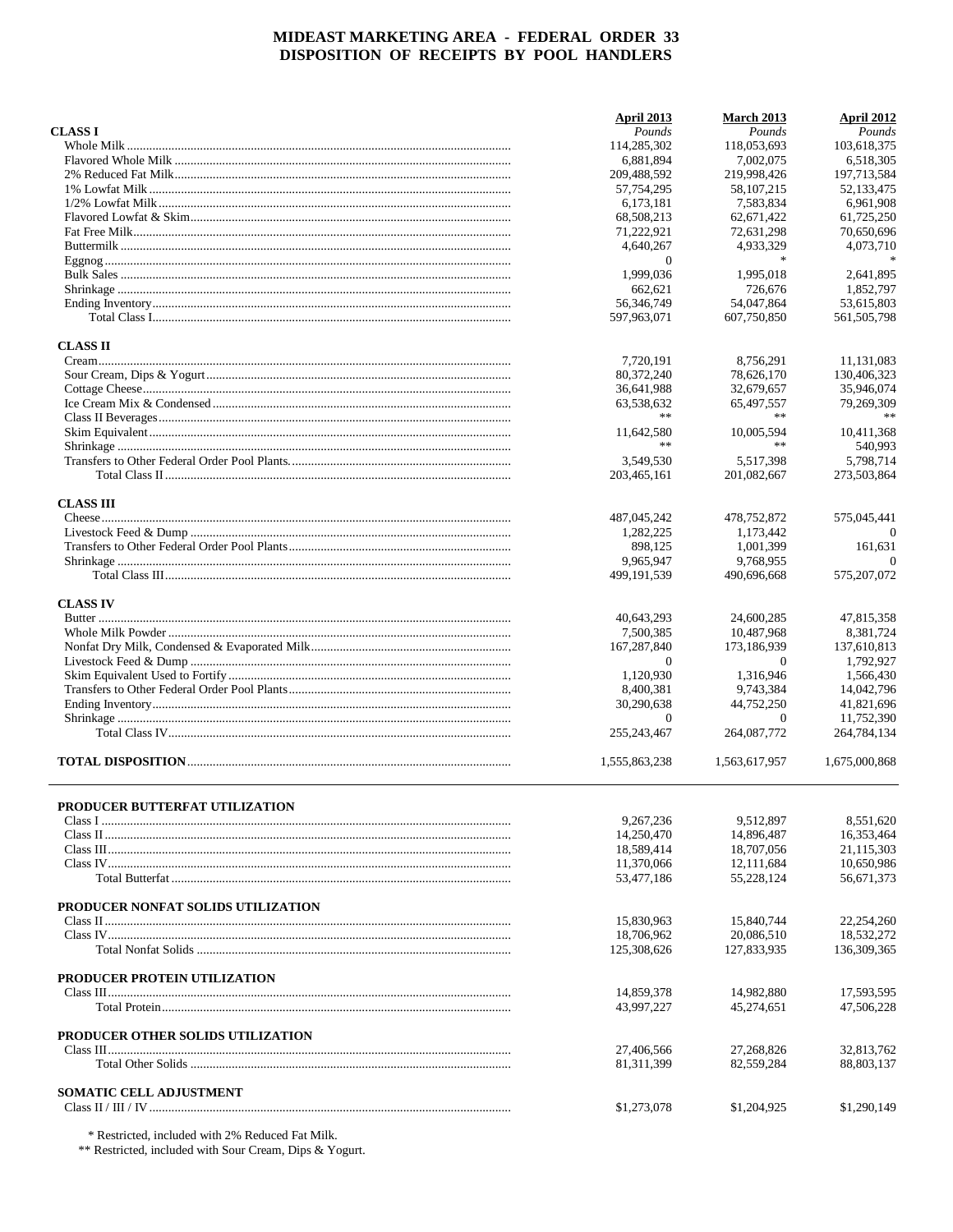|                                    | <b>May 2013</b> | April 2013     | <b>May 2012</b> |
|------------------------------------|-----------------|----------------|-----------------|
| <b>CLASS I</b>                     | Pounds          | Pounds         | Pounds          |
|                                    | 115,269,314     | 114.285.302    | 103,974,369     |
|                                    | 7,054,480       | 6,881,894      | 6,825,086       |
|                                    | 212, 203, 766   | 209,488,592    | 203,746,190     |
|                                    | 58,890,174      | 57,754,295     | 50.115.931      |
|                                    | 7,679,734       | 6,173,181      | 7.068.178       |
|                                    | 64.056.961      | 68,508,213     | 63,118,440      |
|                                    | 70,366,024      | 71,222,921     | 71,332,749      |
|                                    | 4,739,529       | 4,640,267      | 4,169,535       |
|                                    | $\overline{0}$  | $\theta$       |                 |
|                                    | 1,829,935       | 1,999,036      | 3,060,859       |
|                                    | 2.165.686       | 662,621        | 1,891,822       |
|                                    | 55,223,401      | 56,346,749     | 52,333,997      |
|                                    | 599.479.004     | 597.963.071    | 567, 637, 156   |
| <b>CLASS II</b>                    |                 |                |                 |
|                                    | 8,870,755       | 7,720,191      | 11,298,980      |
|                                    | 156,681,875     | 80,372,240     | 155,662,831     |
|                                    | 33,254,573      | 36,641,988     | 35,840,756      |
|                                    | 107,234,212     | 63,538,632     | 95,503,124      |
|                                    | **              | **             |                 |
|                                    | 12,978,803      | 11,642,580     | 12,940,003      |
|                                    | 15,100,638      | **             | 1,819,092       |
|                                    | 1,890,918       | $\overline{0}$ | $\theta$        |
|                                    | 5,945,878       | 3,549,530      | 8,297,111       |
|                                    | 341,957,652     | 203,465,161    | 321, 361, 897   |
| <b>CLASS III</b>                   |                 |                |                 |
|                                    | 486,666,960     | 487,045,242    | 567, 305, 701   |
|                                    | 0               | 1,282,225      |                 |
|                                    | 944,371         | 898,125        | 125,130         |
|                                    | $\Omega$        | 9,965,947      | $\Omega$        |
|                                    | 487,611,331     | 499, 191, 539  | 567,430,831     |
| <b>CLASS IV</b>                    |                 |                |                 |
|                                    | 26, 242, 158    | 40,643,293     | 38,328,472      |
|                                    | 11,378,324      | 7,500,385      | 13, 121, 242    |
|                                    | 202,784,957     | 167,287,840    | 168,414,145     |
|                                    | $\mathbf{0}$    | $\theta$       | 1,598,628       |
|                                    | 1,321,705       | 1,120,930      | 2,072,332       |
|                                    | 11,269,746      | 8,400,381      | 13,006,673      |
|                                    | 40,078,831      | 30.290.638     | 41,163,638      |
|                                    | $\mathbf{0}$    | $\theta$       | 14,702,970      |
|                                    | 293,075,721     | 255, 243, 467  | 292,408,100     |
|                                    |                 |                |                 |
|                                    | 1,722,123,708   | 1,555,863,238  | 1,748,837,984   |
|                                    |                 |                |                 |
| PRODUCER BUTTERFAT UTILIZATION     | 9.416,117       | 9.267.236      | 8,767,814       |
|                                    | 19,544,346      | 14,250,470     | 18,831,678      |
|                                    | 17,701,343      | 18,589,414     | 20.726.329      |
|                                    | 10,839,018      | 11,370,066     | 9,150,950       |
|                                    | 57,500,824      | 53,477,186     | 57,476,771      |
|                                    |                 |                |                 |
| PRODUCER NONFAT SOLIDS UTILIZATION |                 |                |                 |
|                                    | 27,183,232      | 15,830,963     | 25,754,094      |
|                                    | 20.256.333      | 18,706,962     | 19,241,542      |
|                                    | 138,023,808     | 125,308,626    | 140,189,349     |
| PRODUCER PROTEIN UTILIZATION       |                 |                |                 |
|                                    | 14,678,519      | 14,859,378     | 17,063,958      |
|                                    | 47,841,306      | 43,997,227     | 48,416,700      |
| PRODUCER OTHER SOLIDS UTILIZATION  |                 |                |                 |
|                                    | 27,601,844      | 27,406,566     | 32,297,590      |
|                                    | 90,182,502      | 81,311,399     | 91,772,649      |
| <b>SOMATIC CELL ADJUSTMENT</b>     |                 |                |                 |
|                                    | \$1,519,965     | \$1,273,078    | \$1,317,694     |
|                                    |                 |                |                 |

\* Restricted, included with 2% Reduced Fat Milk.

\*\* Restricted, included with Sour Cream, Dips & Yogurt.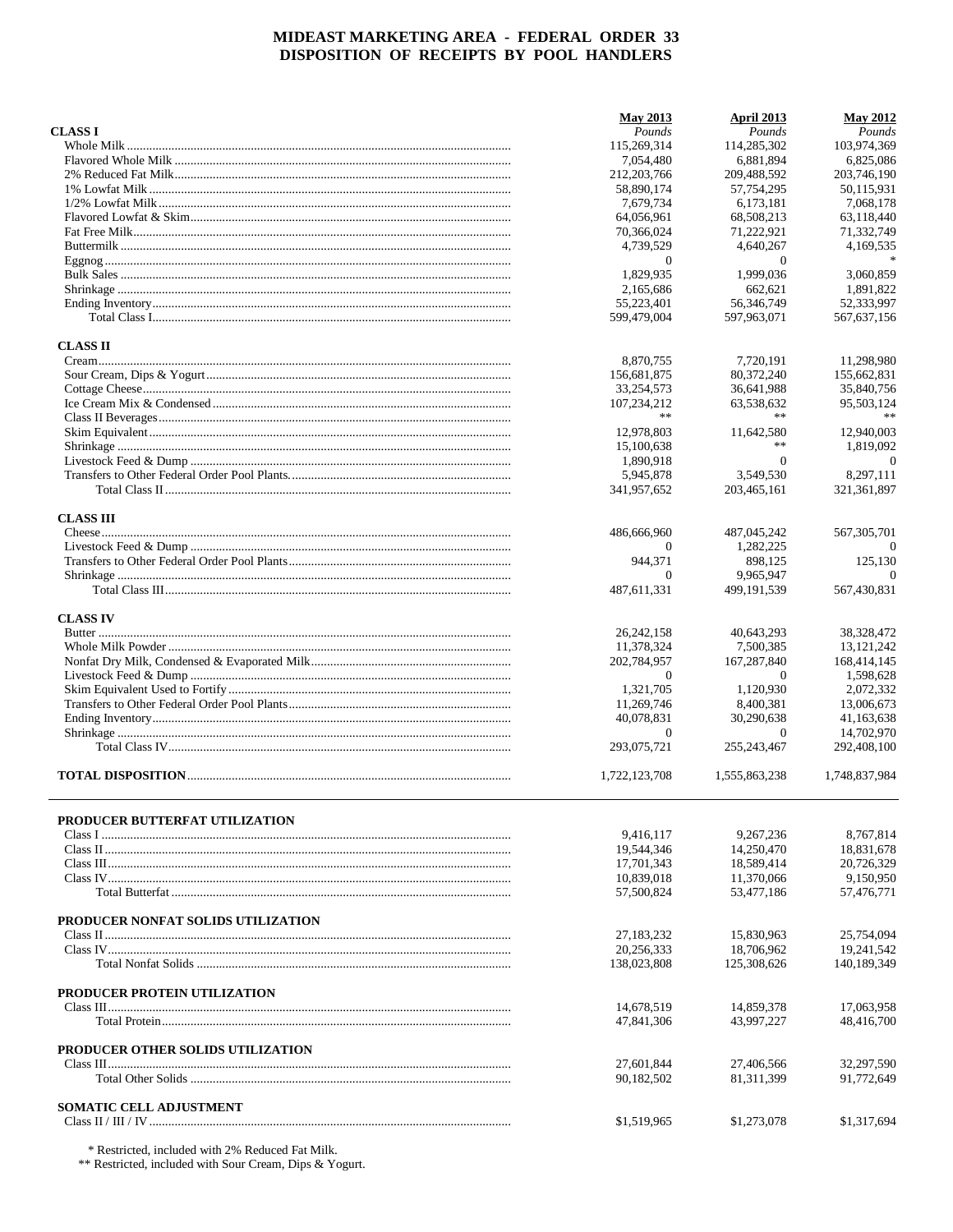|                                    | <b>June 2013</b> | <b>May 2013</b>   | <b>June 2012</b> |
|------------------------------------|------------------|-------------------|------------------|
| <b>CLASS I</b>                     | Pounds           | Pounds            | Pounds           |
|                                    | 108,466,974      | 115.269.314       | 99,761,971       |
|                                    | 6,187,067        | 7.054.480         | 6,084,194        |
|                                    | 202,592,981      | 212, 203, 766     | 196,043,855      |
|                                    | 48,708,021       | 58,890,174        | 46,980,558       |
|                                    | 6.222.803        |                   |                  |
|                                    |                  | 7,679,734         | 6,816,293        |
|                                    | 38,982,995       | 64,056,961        | 39,402,688       |
|                                    | 65,173,802       | 70,366,024        | 65,120,001       |
|                                    | 4,576,014        | 4,739,529         | 3,796,595        |
|                                    | $\theta$         | $\overline{0}$    |                  |
|                                    | 1.547.838        | 1,829,935         | 2.386.735        |
|                                    | 1.391.914        | 2,165,686         | 1.803.565        |
|                                    | 46,426,505       | 55,223,401        | 50,231,048       |
|                                    | 530,276,914      | 599,479,004       | 518,427,503      |
| <b>CLASS II</b>                    |                  |                   |                  |
|                                    | 8,480,450        | 8,870,755         | 9,123,547        |
|                                    | 91,831,914       | 156,681,875       | 140,414,079      |
|                                    | 31,299,298       | 33,254,573        | 32,522,076       |
|                                    |                  |                   | 90,695,524       |
|                                    | 75,180,812<br>** | 107,234,212<br>** | $\ast\ast$       |
|                                    |                  |                   |                  |
|                                    | 11,499,288       | 12,978,803        | 12,064,262       |
|                                    | **               | 15,100,638        | 1,268,038        |
|                                    | $\theta$         | 1,890,918         | $\overline{0}$   |
|                                    | 8.034.352        | 5,945,878         | 11,258,335       |
|                                    | 226, 326, 114    | 341,957,652       | 297, 345, 861    |
| <b>CLASS III</b>                   |                  |                   |                  |
|                                    | 481,913,176      | 486,666,960       | 437,851,044      |
|                                    | 1,716,906        | $^{(1)}$          |                  |
|                                    | 11,707,856       | 944,371           | 1,197,985        |
|                                    | 10,552,487       | $\Omega$          | $\Omega$         |
|                                    | 505,890,425      | 487,611,331       | 439,049,029      |
|                                    |                  |                   |                  |
| <b>CLASS IV</b>                    |                  |                   |                  |
|                                    | 22,391,789       | 26, 242, 158      | 34,376,266       |
|                                    | 13,617,332       | 11,378,324        | 15,251,768       |
|                                    | 192,451,369      | 202,784,957       | 177,762,040      |
|                                    | $\Omega$         | 0                 | 1,541,759        |
|                                    | 998,421          | 1,321,705         | 1,827,726        |
|                                    | 11,730,383       | 11,269,746        | 5,942,320        |
|                                    |                  | 40.078.831        |                  |
|                                    | 46,832,847       |                   | 35,275,061       |
|                                    | $\mathbf{0}$     | 0                 | 12,614,308       |
|                                    | 288,022,141      | 293,075,721       | 284,591,248      |
|                                    | 1,550,515,594    | 1,722,123,708     | 1,539,413,641    |
|                                    |                  |                   |                  |
| PRODUCER BUTTERFAT UTILIZATION     |                  | 9.416.117         |                  |
|                                    | 8,639,199        |                   | 8,359,009        |
|                                    | 16,874,951       | 19,544,346        | 17,703,859       |
|                                    | 18,113,092       | 17,701,343        | 15,909,365       |
|                                    | 7,630,630        | 10,839,018        | 8,249,749        |
|                                    | 51,257,872       | 57,500,824        | 50,221,982       |
| PRODUCER NONFAT SOLIDS UTILIZATION |                  |                   |                  |
|                                    | 17,819,320       | 27,183,232        | 23,901,650       |
|                                    | 20,301,160       | 20,256,333        | 20,535,168       |
|                                    | 123,827,157      | 138,023,808       | 123,892,675      |
| PRODUCER PROTEIN UTILIZATION       |                  |                   |                  |
|                                    | 15,035,766       | 14,678,519        | 13,081,768       |
|                                    | 42,562,979       | 47,841,306        | 42,557,524       |
| PRODUCER OTHER SOLIDS UTILIZATION  |                  |                   |                  |
|                                    | 28,606,970       | 27,601,844        | 24,979,718       |
|                                    | 81,264,178       | 90,182,502        | 81,335,151       |
|                                    |                  |                   |                  |
| <b>SOMATIC CELL ADJUSTMENT</b>     | \$1,261,362      | \$1,519,965       | \$1,133,490      |
|                                    |                  |                   |                  |

\* Restricted, included with 2% Reduced Fat Milk.

\*\* Restricted, included with Sour Cream, Dips & Yogurt.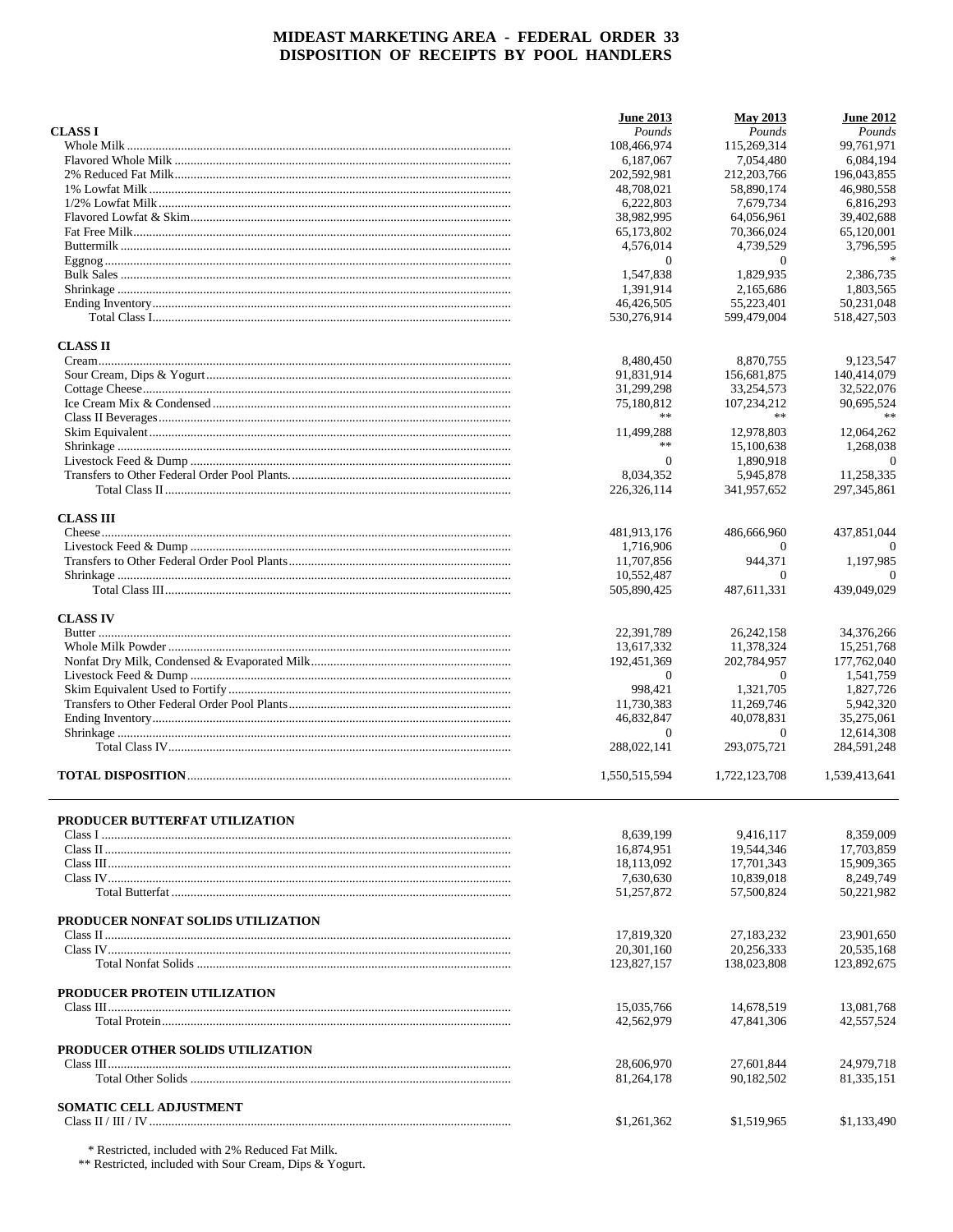|                                       | <b>July 2013</b> | <b>June 2013</b> | <b>July 2012</b> |
|---------------------------------------|------------------|------------------|------------------|
| <b>CLASS I</b>                        | Pounds           | Pounds           | Pounds           |
|                                       | 116,893,632      | 108,466,974      | 101,976,101      |
|                                       | 6.664.420        | 6,187,067        | 6,372,585        |
|                                       | 216,626,955      | 202,592,981      | 199,065,085      |
|                                       | 54.011.383       | 48,708,021       | 45, 135, 112     |
|                                       | 6,399,979        | 6.222.803        | 7,027,574        |
|                                       | 39,379,999       | 38,982,995       | 38,858,075       |
|                                       | 68,058,138       | 65,173,802       | 64,870,913       |
|                                       | 4,981,733        | 4,576,014        | 4,115,867        |
|                                       | 1,569,681        | 1,547,838        | 2,370,659        |
|                                       | 1,318,704        | 1.391.914        | 1,938,884        |
|                                       | 48,719,458       | 46,426,505       | 54,408,304       |
|                                       | 564,624,082      | 530,276,914      | 526,139,159      |
| <b>CLASS II</b>                       |                  |                  |                  |
|                                       | 6,976,200        | 8,480,450        | 7,966,508        |
|                                       | 61,594,444       | 91,831,914       | 145,818,404      |
|                                       | 37,760,176       | 31,299,298       | 36,108,704       |
|                                       | 59,177,009       | 75,180,812       | 90,063,650       |
|                                       |                  |                  |                  |
|                                       | 12,320,871       | 11,499,288       | 12,031,868       |
|                                       |                  |                  | $\Omega$         |
|                                       | $\Omega$         | $\Omega$         | 824,616          |
|                                       | 4,425,278        | 8,034,352        | 11,570,736       |
|                                       | 182,253,978      | 226, 326, 114    | 304,924,486      |
| <b>CLASS III</b>                      |                  |                  |                  |
|                                       | 495,785,034      | 481,913,176      | 301,752,687      |
|                                       | 2,161,419        | 1,716,906        |                  |
|                                       | 9,282,721        | 11,707,856       | 624,634          |
|                                       | 11,471,728       | 10,552,487       |                  |
|                                       | 518,700,902      | 505,890,425      | 302, 377, 321    |
| <b>CLASS IV</b>                       |                  |                  |                  |
|                                       | 16,551,327       | 22,391,789       | 29,210,019       |
|                                       | 10,582,212       | 13,617,332       | 13,239,853       |
|                                       | 126,914,333      | 192,451,369      | 138,440,629      |
|                                       | $\Omega$         | $\Omega$         | 1,871,977        |
|                                       | 1,233,688        | 998,421          | 1,980,947        |
|                                       | 11, 127, 055     | 11,730,383       | 5,816,415        |
|                                       | 34,956,603       | 46,832,847       | 32,217,014       |
|                                       | $\mathbf{0}$     | $\theta$         | 11,693,846       |
|                                       | 201, 365, 218    | 288,022,141      | 234,470,700      |
|                                       | 1,466,944,180    | 1,550,515,594    | 1.367.911.666    |
|                                       |                  |                  |                  |
| <b>PRODUCER BUTTERFAT UTILIZATION</b> |                  |                  |                  |
|                                       | 9,428,224        | 8,639,199        | 8.537.749        |
|                                       | 13,689,401       | 16,874,951       | 17,648,881       |
|                                       | 17,296,080       | 18,113,092       | 11,550,235       |
|                                       | 8,293,205        | 7,630,630        | 6,501,042        |
|                                       | 48,706,910       | 51,257,872       | 44,237,907       |
| PRODUCER NONFAT SOLIDS UTILIZATION    |                  |                  |                  |
|                                       | 13,783,313       | 17,819,320       | 24,503,605       |
|                                       | 14,066,324       | 20.301.160       | 16,977,994       |
|                                       | 117,695,745      | 123,827,157      | 109,540,432      |
| PRODUCER PROTEIN UTILIZATION          |                  |                  |                  |
|                                       | 15,100,006       | 15,035,766       | 8,903,294        |
|                                       | 40,116,766       | 42,562,979       | 37,164,066       |
| PRODUCER OTHER SOLIDS UTILIZATION     |                  |                  |                  |
|                                       | 29, 152, 259     | 28,606,970       | 17,322,522       |
|                                       | 77,578,979       | 81,264,178       | 72,376,366       |
| <b>SOMATIC CELL ADJUSTMENT</b>        |                  |                  |                  |
|                                       | \$886,109        | \$1,261,362      | \$891,730        |
|                                       |                  |                  |                  |

 $\hspace{0.1mm}^*$  Restricted, included with Sour Cream, Dips & Yogurt.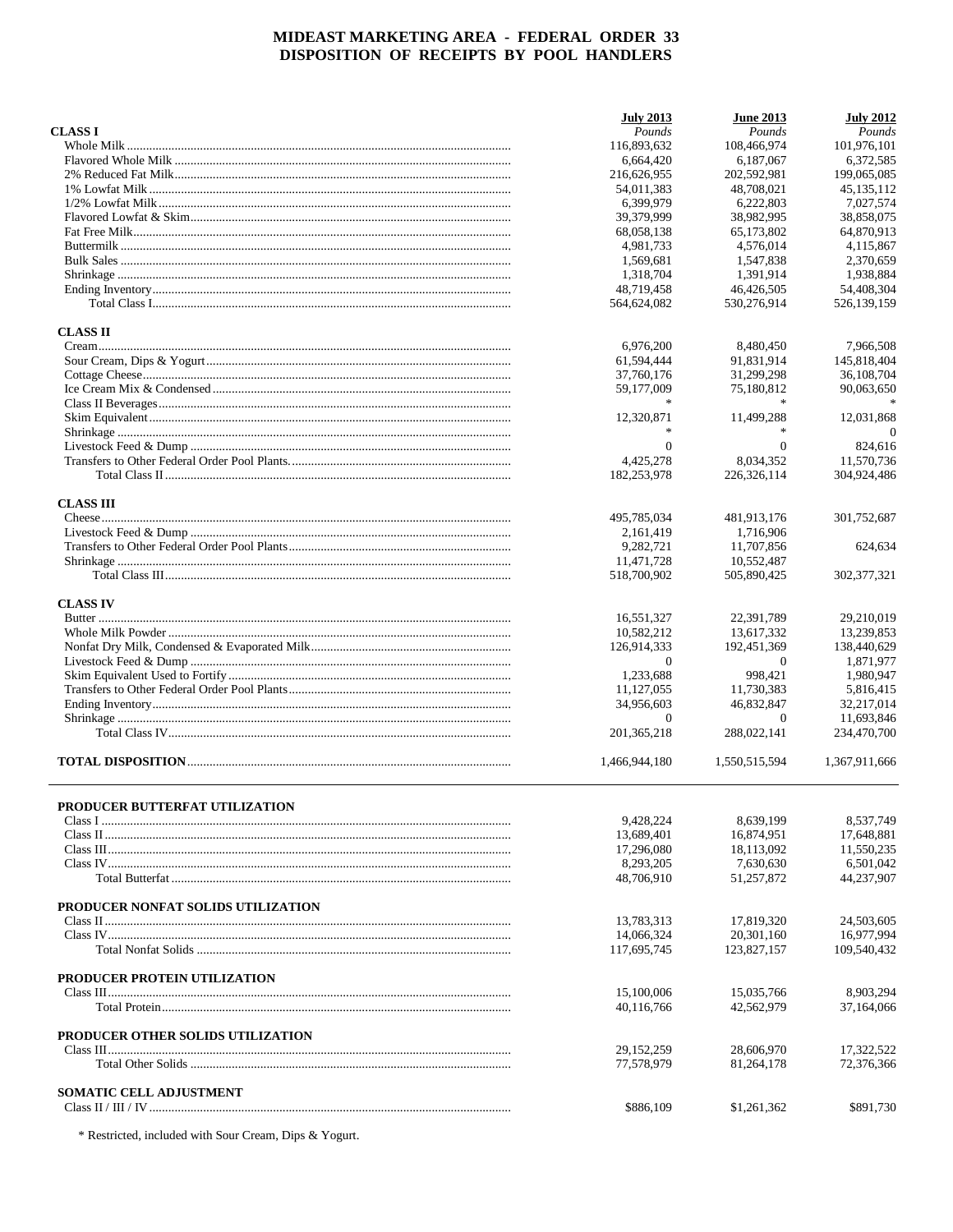|                                    | August 2013                 | <b>July 2013</b>        | <b>August 2012</b>        |
|------------------------------------|-----------------------------|-------------------------|---------------------------|
| <b>CLASS I</b>                     | Pounds                      | Pounds                  | Pounds                    |
|                                    | 120, 194, 950               | 116,893,632             | 108,374,018               |
|                                    | 7,137,956                   | 6,664,420               | 7,021,126                 |
|                                    | 222,605,700                 | 216,626,955             | 210,189,753               |
|                                    | 57,497,282                  | 54,011,383              | 50.963.071                |
|                                    | 6,506,436                   | 6,399,979               | 7,192,828                 |
|                                    | 53,191,660                  | 39,379,999              | 54,587,917                |
|                                    | 70,849,279                  | 68,058,138              | 69,057,280                |
|                                    | 5,036,201<br>宋              | 4,981,733               | 4,245,529<br>$\ast$       |
|                                    |                             | $\theta$                |                           |
|                                    | 8,897,972                   | 1.569.681               | 1,739,436                 |
|                                    | 2,482,639                   | 1,318,704<br>48.719.458 | 2.170.103                 |
|                                    | 51,953,355<br>606, 353, 430 | 564,624,082             | 57,991,014<br>573,532,075 |
| <b>CLASS II</b>                    |                             |                         |                           |
|                                    | 9,673,198                   | 6,976,200               | 8,995,563                 |
|                                    | 102,693,760                 | 61,594,444              | 163,256,642               |
|                                    | 35,046,793                  | 37,760,176              | 35,522,508                |
|                                    | 73,241,297                  | 59,177,009              | 84,833,432                |
|                                    | $\Omega$                    | **                      |                           |
|                                    | 10.935.730                  | 12,320,871              | 10,911,205                |
|                                    | 197,728                     | **                      | 11,751,904                |
|                                    | $\theta$                    | $\overline{0}$          | 1,280,889                 |
|                                    | 8,263,200                   | 4,425,278               | 4,734,578                 |
|                                    | 240,051,706                 | 182,253,978             | 321,286,721               |
| <b>CLASS III</b>                   |                             |                         |                           |
|                                    | 486,174,041                 | 495,785,034             | 331,897,418               |
|                                    | 1,745,397                   | 2,161,419               |                           |
|                                    | 4,343,846                   | 9,282,721               | 367,905                   |
|                                    | 12,613,065                  | 11,471,728              | $\Omega$                  |
|                                    | 504,876,349                 | 518,700,902             | 332, 265, 323             |
| <b>CLASS IV</b>                    |                             |                         |                           |
|                                    | 13,446,980                  | 16,551,327              | 16,127,026                |
|                                    | 15,140,810                  | 10,582,212              | 11,202,430                |
|                                    | 130,254,470                 | 126,914,333             | 141, 102, 013             |
|                                    | 1,869,591                   | 1,233,688               | 1,896,261                 |
|                                    | 9,810,196                   | 11,127,055              | 3,958,846                 |
|                                    | 35,284,140                  | 34,956,603              | 27,554,534                |
|                                    | 205,806,187                 | 201.365.218             | 201,841,110               |
|                                    | 1,557,087,672               | 1,466,944,180           | 1,428,925,229             |
| PRODUCER BUTTERFAT UTILIZATION     |                             |                         |                           |
|                                    | 9,868,256                   | 9,428,224               | 9,021,609                 |
|                                    | 16,845,196                  | 13,689,401              | 17.748.194                |
|                                    | 17,283,552                  | 17,296,080              | 12,675,032                |
|                                    | 7,652,730                   | 8,293,205               | 6,206,754                 |
|                                    | 51,649,734                  | 48,706,910              | 45,651,589                |
| PRODUCER NONFAT SOLIDS UTILIZATION |                             |                         |                           |
|                                    | 18,978,231                  | 13,783,313              | 25,526,459                |
|                                    | 14.320.034                  | 14,066,324              | 14,580,398                |
|                                    | 124,027,789                 | 117,695,745             | 112,665,898               |
| PRODUCER PROTEIN UTILIZATION       |                             |                         |                           |
|                                    | 14,310,087                  | 15,100,006              | 9,151,448                 |
|                                    | 42,783,838                  | 40,116,766              | 38,686,472                |
| PRODUCER OTHER SOLIDS UTILIZATION  |                             |                         |                           |
|                                    | 27,094,379                  | 29,152,259              | 17,496,798                |
|                                    | 81,243,951                  | 77,578,979              | 73,979,426                |
| <b>SOMATIC CELL ADJUSTMENT</b>     |                             |                         |                           |
|                                    | \$998,917                   | \$886,109               | \$896,937                 |

 $\begin{array}{l} \text{*} \text{Restricted, included with 2\% \text{ \textit{Reduced} \textit{ Fat} \textit{Milk.}}\\ \text{**} \text{Restricted, included with } \text{Your Cream, \textit{Dips} \text{ \& } \text{Yogurt.}} \end{array}$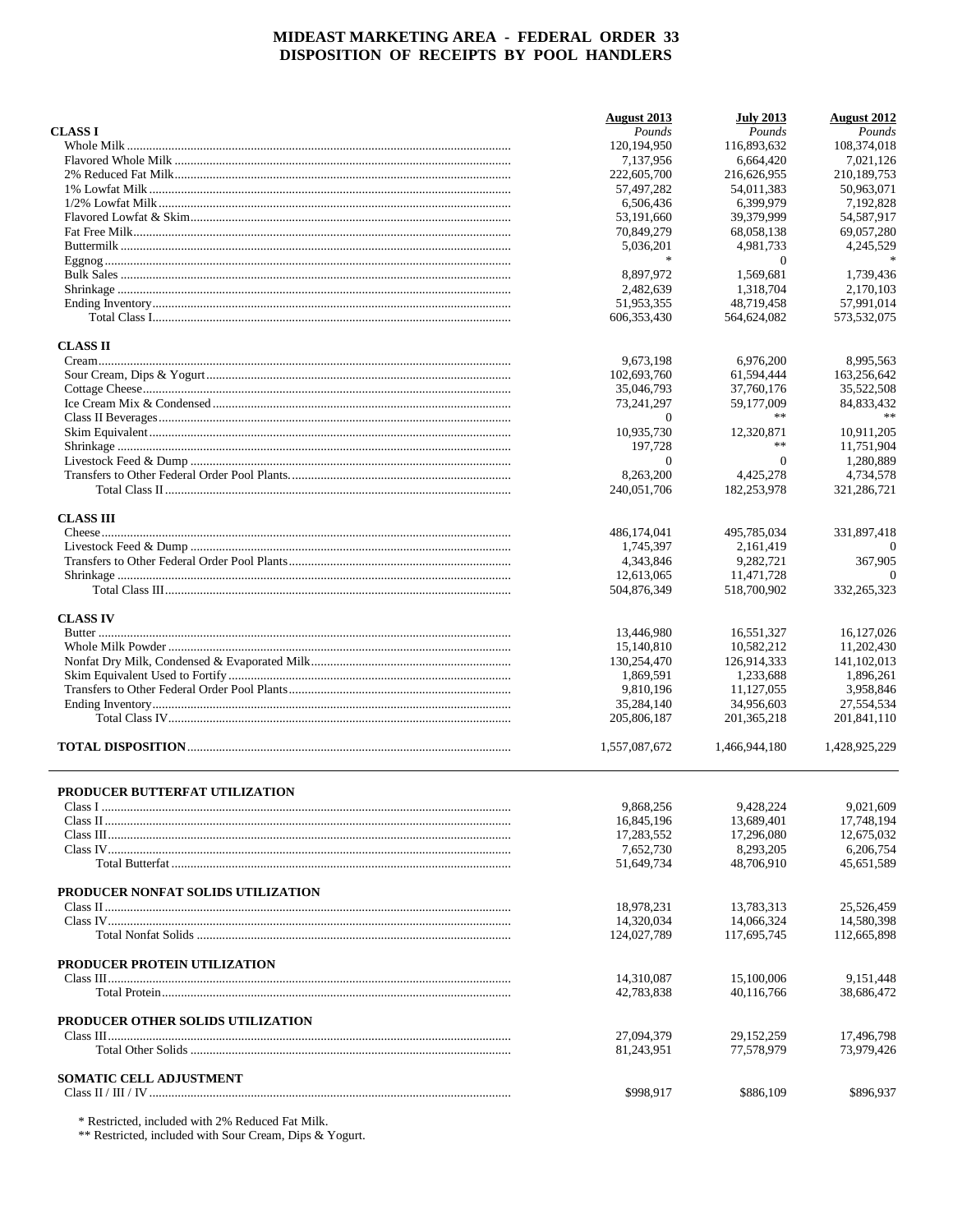|                                    | September 2013      | August 2013         | September 2012 |
|------------------------------------|---------------------|---------------------|----------------|
| <b>CLASS I</b>                     | Pounds              | Pounds              | Pounds         |
|                                    | 112,670,815         | 120, 194, 950       | 100,523,489    |
|                                    | 6,392,300           | 7,137,956           | 6,738,756      |
|                                    | 206,230,598         | 222,605,700         | 192,745,347    |
|                                    | 57,594,756          | 57,497,282          | 51,850,874     |
|                                    | 6,195,010           | 6,506,436           | 6,770,349      |
|                                    | 67,549,103          | 53,191,660          | 65,290,149     |
|                                    | 67,462,606          | 70,849,279          | 65,648,662     |
|                                    | 4,221,179<br>$\ast$ | 5,036,201<br>$\ast$ | 3,254,901      |
|                                    |                     |                     | 86,305         |
|                                    | 8,617,232           | 8,897,972           | 964,269        |
|                                    | 1,927,945           | 2.482.639           | 1,939,572      |
|                                    | 48,532,000          | 51,953,355          | 48,185,805     |
|                                    | 587,393,544         | 606, 353, 430       | 543,998,478    |
| <b>CLASS II</b>                    |                     |                     |                |
|                                    | 7,243,018           | 9,673,198           | 9,980,112      |
|                                    | 85, 361, 274        | 102,693,760         | 162,023,057    |
|                                    | 33,918,162          | 35,046,793          | 31,704,075     |
|                                    | 68,182,896          | 73,241,297          | 66,514,943     |
|                                    |                     | **                  | $\ast\ast$     |
|                                    | 8,885,907           | 10,935,730          | 8.391.222      |
|                                    | **                  | 197,728             | 10,744,221     |
|                                    | $\overline{0}$      | $\overline{0}$      | 1,047,168      |
|                                    | 6,339,495           | 8.263.200           | 6.954.422      |
|                                    | 209,930,752         | 240,051,706         | 297, 359, 220  |
|                                    |                     |                     |                |
| <b>CLASS III</b>                   |                     |                     |                |
|                                    | 463, 167, 036       | 486,174,041         | 299,048,805    |
|                                    | 2,132,955           | 1,745,397           |                |
|                                    | 2,468,420           | 4,343,846           | 95,786         |
|                                    | 11,448,347          | 12,613,065          | $\Omega$       |
|                                    | 479,216,758         | 504,876,349         | 299,144,591    |
|                                    |                     |                     |                |
| <b>CLASS IV</b>                    |                     |                     |                |
|                                    | 12,166,685          | 13,446,980          | 14,756,638     |
|                                    | 12,630,210          | 15,140,810          | 11,236,760     |
|                                    | 77,375,104          | 130,254,470         | 96,029,404     |
|                                    | 1,807,144           | 1,869,591           | 1,642,173      |
|                                    | 8,553,627           | 9,810,196           | 6,475,452      |
|                                    | 42,397,244          | 35,284,140          | 50,292,736     |
|                                    | 154,930,014         | 205,806,187         | 180,433,163    |
|                                    |                     |                     |                |
|                                    | 1,431,471,068       | 1,557,087,672       | 1,320,935,452  |
|                                    |                     |                     |                |
| PRODUCER BUTTERFAT UTILIZATION     |                     |                     |                |
|                                    | 9,125,495           | 9,868,256           | 8,165,311      |
|                                    | 13,779,717          | 16,845,196          | 15,339,600     |
|                                    | 18,228,036          | 17,283,552          | 11,743,008     |
|                                    | 6.941.303           | 7,652,730           | 7,954,529      |
|                                    | 48,074,551          | 51,649,734          | 43,202,448     |
|                                    |                     |                     |                |
| PRODUCER NONFAT SOLIDS UTILIZATION |                     |                     |                |
|                                    | 17,013,748          | 18,978,231          | 24,757,682     |
|                                    | 9,948,121           | 14,320,034          | 12,739,106     |
|                                    | 114,354,455         | 124,027,789         | 104,892,689    |
|                                    |                     |                     |                |
| PRODUCER PROTEIN UTILIZATION       |                     |                     |                |
|                                    | 13,961,280          | 14,310,087          | 8,446,880      |
|                                    | 39,971,308          | 42,783,838          | 36,659,189     |
|                                    |                     |                     |                |
| PRODUCER OTHER SOLIDS UTILIZATION  |                     |                     |                |
|                                    | 25,888,743          | 27,094,379          | 15,689,137     |
|                                    | 74,383,147          | 81,243,951          | 68,233,500     |
|                                    |                     |                     |                |
| <b>SOMATIC CELL ADJUSTMENT</b>     |                     |                     |                |
|                                    | \$924,182           | \$998,917           | \$952,293      |

 $\begin{array}{l} \text{*} \text{Restricted, included with 2\% \text{ \textit{Reduced} \textit{ Fat} \textit{Milk.}}\\ \text{**} \text{Restricted, included with } \text{Your Cream, \textit{Dips} \text{ \& } \text{Yogurt.}} \end{array}$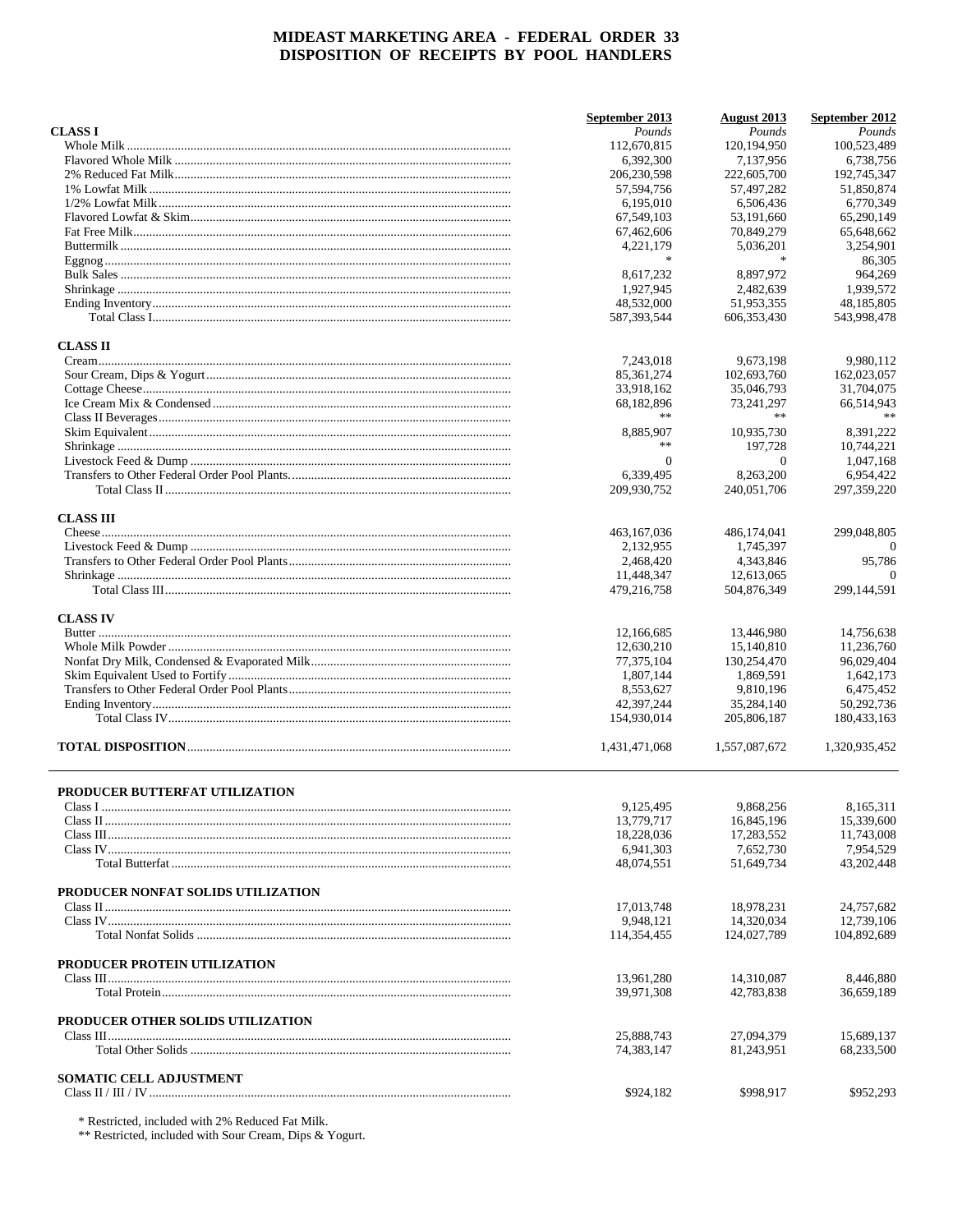|                                    | October 2013           | September 2013         | October 2012           |
|------------------------------------|------------------------|------------------------|------------------------|
| <b>CLASS I</b>                     | Pounds                 | Pounds                 | Pounds                 |
|                                    | 122, 117, 573          | 112,670,815            | 120,876,095            |
|                                    | 7,055,241              | 6,392,300              | 7.255.794              |
|                                    | 220, 304, 015          | 206, 230, 598          | 221,849,108            |
|                                    | 60.627.049             | 57,594,756             | 62,333,699             |
|                                    | 6,279,446              | 6.195.010              | 6.915.362              |
|                                    | 71,206,503             | 67.549.103             | 72,857,799             |
|                                    | 71,433,258             | 67,462,606             | 76,960,689             |
|                                    | 5,111,489<br>1,405,914 | 4,221,179<br>$\ast$    | 4,502,898<br>1,227,513 |
|                                    |                        |                        | 1.326.916              |
|                                    | 3,634,196<br>2,280,391 | 8,617,232<br>1,927,945 | 2,384,262              |
|                                    | 58,608,114             | 48,532,000             | 53,568,683             |
|                                    | 630,063,189            | 587, 393, 544          | 632.058.818            |
| <b>CLASS II</b>                    |                        |                        |                        |
|                                    | 9,575,438              | 7,243,018              | 12,836,956             |
|                                    | 72,290,457             | 85, 361, 274           | 164,746,473            |
|                                    | 35,338,920             | 33,918,162             | 36,651,329             |
|                                    | 63,869,896             | 68,182,896             | 66,959,781             |
|                                    |                        | **                     | $\ast\ast$             |
|                                    | 8,096,552              | 8,885,907              | 8,866,418              |
|                                    | **                     | **                     | 12.911.099             |
|                                    | $\overline{0}$         | $\overline{0}$         | 1,325,702              |
|                                    | 6,077,677              | 6,339,495              | 4,604,848              |
|                                    | 195,248,940            | 209,930,752            | 308,902,606            |
| <b>CLASS III</b>                   |                        |                        |                        |
|                                    | 496,012,441            | 463.167.036            | 232,549,601            |
|                                    | 2,508,490              | 2,132,955              |                        |
|                                    | 6,385,038              | 2,468,420              | 4,499                  |
|                                    | 11,566,980             | 11,448,347             | $\Omega$               |
|                                    | 516,472,949            | 479,216,758            | 232,554,100            |
| <b>CLASS IV</b>                    |                        |                        |                        |
|                                    | 13,584,117             | 12,166,685             | 17,665,757             |
|                                    | 4,977,672              | 12,630,210             | 15,280,407             |
|                                    | 63, 154, 382           | 77,375,104             | 122,928,656            |
|                                    | 2,558,776              | 1,807,144              | 2,267,210              |
|                                    | 19,336,243             | 8,553,627              | 3,992,089              |
|                                    | 28,738,669             | 42,397,244             | 33,218,245             |
|                                    | 132,349,859            | 154,930,014            | 195, 352, 364          |
|                                    | 1,474,134,937          | 1,431,471,068          | 1,368,867,888          |
| PRODUCER BUTTERFAT UTILIZATION     |                        |                        |                        |
|                                    | 10,025,300             | 9,125,495              | 10,031,952             |
|                                    | 14,269,167             | 13,779,717             | 18,121,684             |
|                                    | 19,046,417             | 18,228,036             | 9,763,741              |
|                                    | 7,000,937              | 6.941.303              | 8,045,444              |
|                                    | 50,341,821             | 48,074,551             | 45,962,821             |
| PRODUCER NONFAT SOLIDS UTILIZATION |                        |                        |                        |
|                                    | 15, 193, 588           | 17,013,748             | 24,896,127             |
|                                    | 7,272,229              | 9,948,121              | 12,660,902             |
|                                    | 117,857,464            | 114,354,455            | 108,088,558            |
| PRODUCER PROTEIN UTILIZATION       |                        |                        |                        |
|                                    | 15,407,821             | 13,961,280             | 6,502,853              |
|                                    | 41,885,124             | 39,971,308             | 38,457,366             |
| PRODUCER OTHER SOLIDS UTILIZATION  |                        |                        |                        |
|                                    | 27,790,650             | 25,888,743             | 11,735,371             |
|                                    | 75,972,340             | 74,383,147             | 69,631,192             |
| <b>SOMATIC CELL ADJUSTMENT</b>     |                        |                        |                        |
|                                    | \$1,038,466            | \$924,182              | \$1,059,063            |
|                                    |                        |                        |                        |

 $\begin{array}{l} \text{*} \text{Restricted, included with 2\% \text{ \textit{Reduced} \textit{ Fat} \textit{Milk.}}\\ \text{**} \text{Restricted, included with } \text{Your Cream, \textit{Dips} \text{ \& } \text{Yogurt.}} \end{array}$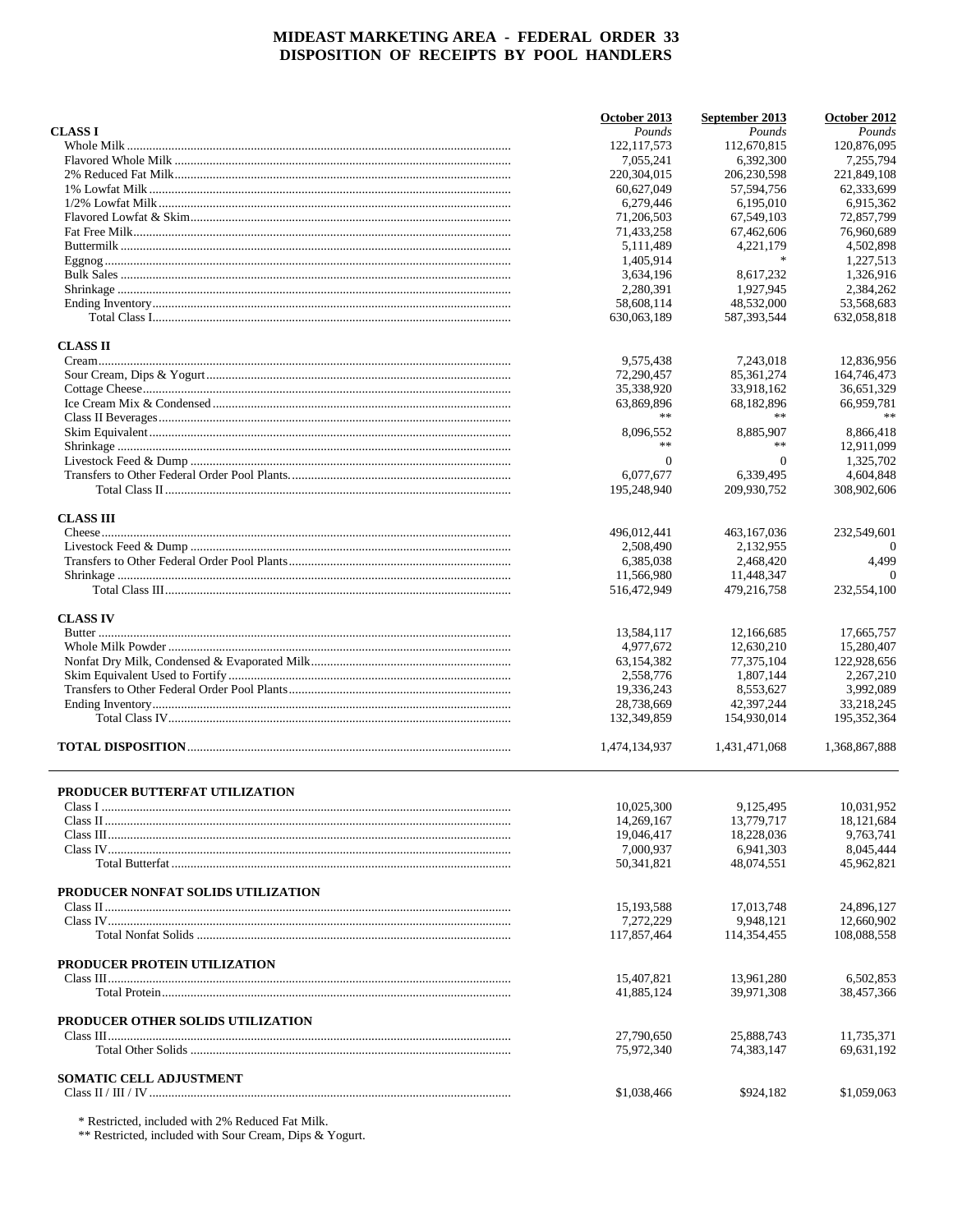|                                     | November 2013             | October 2013              | November 2012               |
|-------------------------------------|---------------------------|---------------------------|-----------------------------|
| <b>CLASS I</b>                      | Pounds                    | Pounds                    | Pounds                      |
|                                     | 122,229,158               | 122, 117, 573             | 117.965.241                 |
|                                     | 6,532,958                 | 7,055,241                 | 6,963,137                   |
|                                     | 220,868,728               | 220,304,015               | 219,603,550                 |
|                                     | 56,083,191                | 60,627,049                | 57,366,003                  |
|                                     | 7.477.655                 | 6,279,446                 | 6,669,835                   |
|                                     | 61,642,742                | 71,206,503                | 62,391,741                  |
|                                     | 69,047,270                | 71,433,258                | 73,919,913                  |
|                                     | 5,209,808                 | 5,111,489                 | 4,989,164                   |
|                                     | 5,547,613                 | 1,405,914                 | 5,877,559                   |
|                                     | 916,015                   | 3,634,196                 | 858,089                     |
|                                     |                           |                           |                             |
|                                     | 1,996,673                 | 2,280,391                 | 1,847,913                   |
|                                     | 61,014,259<br>618,566,070 | 58,608,114<br>630,063,189 | 61, 543, 782<br>619,995,927 |
|                                     |                           |                           |                             |
| <b>CLASS II</b>                     |                           |                           |                             |
|                                     | 8,216,183                 | 9,575,438                 | 11,659,817                  |
|                                     | 63,337,663                | 72,290,457                | 132,740,990                 |
|                                     | 28,946,914                | 35,338,920                | 28,525,554                  |
|                                     | 47,212,480                | 63,869,896                | 52,056,877                  |
|                                     |                           |                           |                             |
|                                     | 6.371.517                 | 8.096.552                 | 7,162,520                   |
|                                     | 宋                         |                           | 472,214                     |
|                                     | 5.343.832                 | 6,077,677                 | 5.063.355                   |
|                                     | 159,428,589               | 195,248,940               | 237,681,327                 |
|                                     |                           |                           |                             |
| <b>CLASS III</b>                    | 484,993,634               | 496,012,441               | 345,870,250                 |
|                                     | 1,761,742                 | 2,508,490                 | $\Omega$                    |
|                                     | 12,061,584                | 6,385,038                 | 578,706                     |
|                                     | 10,595,860                | 11,566,980                | $\Omega$                    |
|                                     | 509,412,820               | 516,472,949               | 346,448,956                 |
|                                     |                           |                           |                             |
| <b>CLASS IV</b>                     |                           |                           |                             |
|                                     | 11,281,523                | 13,584,117                | 22,373,666                  |
|                                     | 7,265,439                 | 4,977,672                 | 10,742,640                  |
|                                     | 81,073,693                | 63,154,382                | 153,170,855                 |
|                                     | $\theta$                  | $\theta$                  | 1,164,568                   |
|                                     | 2,956,537                 | 2,558,776                 | 2,905,865                   |
|                                     | 17,396,438                | 19,336,243                | 10,383,549                  |
|                                     | 34,944,985                | 28,738,669                | 32,963,017                  |
|                                     | $\Omega$                  | $\theta$                  | 12,555,466                  |
|                                     | 154,918,615               | 132,349,859               | 246,259,626                 |
|                                     | 1,442,326,094             | 1.474.134.937             | 1.450.385.836               |
|                                     |                           |                           |                             |
| PRODUCER BUTTERFAT UTILIZATION      |                           |                           |                             |
|                                     | 10,125,295                | 10,025,300                | 9.981,918                   |
|                                     | 13,666,666                | 14,269,167                | 15,679,037                  |
|                                     | 19,074,831                | 19,046,417                | 14,356,184                  |
|                                     | 7,930,735                 | 7,000,937                 | 10,353,206                  |
|                                     | 50,797,527                | 50,341,821                | 50,370,345                  |
|                                     |                           |                           |                             |
| PRODUCER NONFAT SOLIDS UTILIZATION  |                           |                           |                             |
|                                     | 12,698,250                | 15, 193, 588              | 19,394,073                  |
|                                     | 10,321,285                | 7,272,229                 | 17,749,261                  |
|                                     | 117,042,589               | 117,857,464               | 116,747,904                 |
|                                     |                           |                           |                             |
| <b>PRODUCER PROTEIN UTILIZATION</b> |                           |                           |                             |
|                                     | 15,933,258<br>42,485,627  | 15,407,821<br>41,885,124  | 10,228,845<br>41,755,378    |
|                                     |                           |                           |                             |
| PRODUCER OTHER SOLIDS UTILIZATION   |                           |                           |                             |
|                                     | 27,426,828                | 27,790,650                | 18,359,058                  |
|                                     | 74,556,962                | 75,972,340                | 74,992,526                  |
| <b>SOMATIC CELL ADJUSTMENT</b>      |                           |                           |                             |
|                                     | \$1,181,227               | \$1,038,466               | \$1,289,769                 |
|                                     |                           |                           |                             |

 $^\ast$  Restricted, included with Sour Cream, Dips & Yogurt.